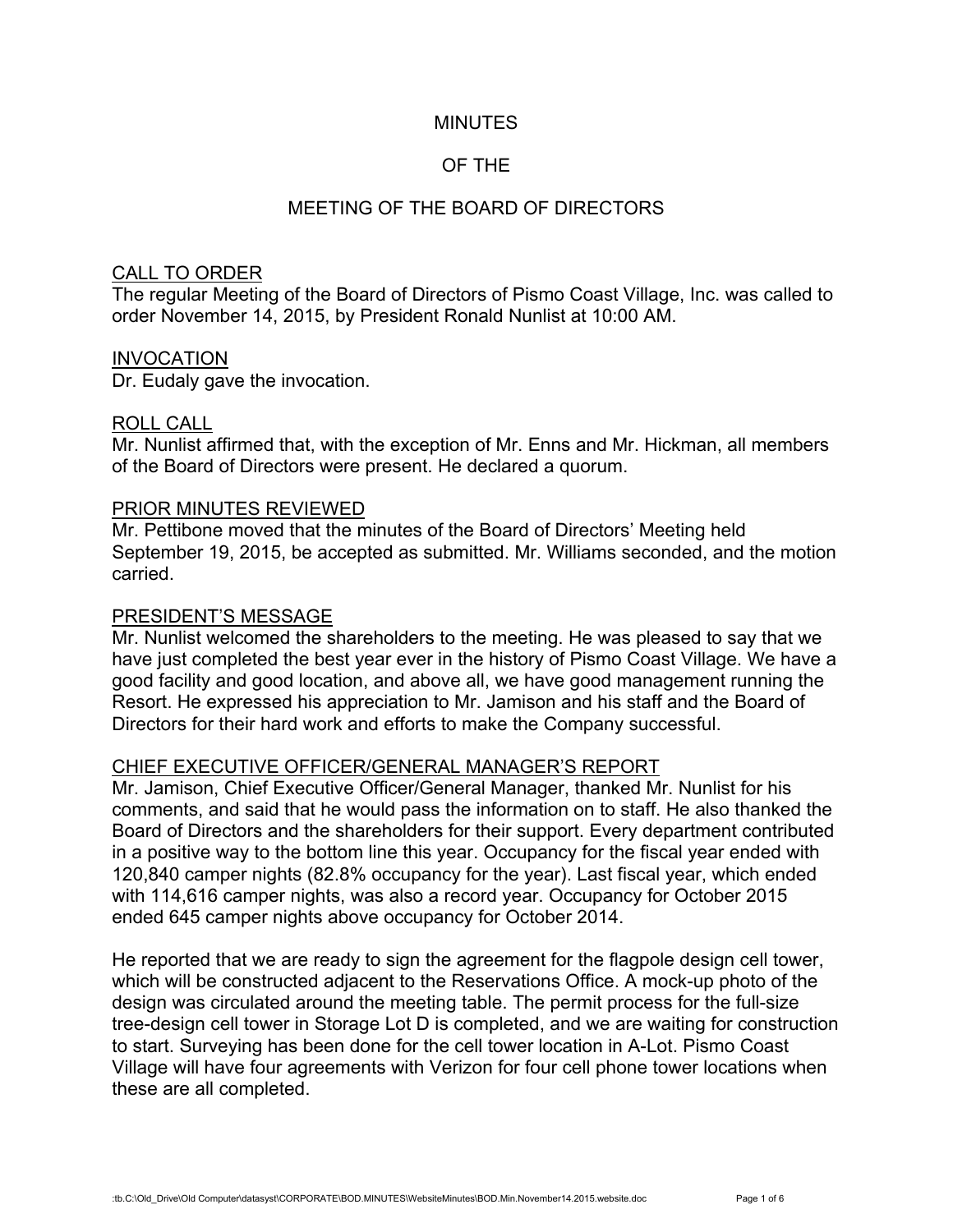We are working with San Luis Obispo County on the upcoming Oceano drainage project in B and E Lots. During construction, they would like to grade the entirety of both B and E lots, which will require us to temporarily move 800 storage units to another location. Mr. Jamison has been told that there is a federal grant that will help compensate us for the expense of moving the units. Currently, we plan to move the trailers to Storage Lot Z. We will lose 52 storage spaces once the project is completed, and it appears that this will be a summer or fall 2016 project.

Mr. Jamison was pleased to report that the installation of the fiber optics for the Resort's Wi-Fi system has been completed, and we are now moving forward with upgrading the equipment. Yesterday, staff completed the installation of the fifteen towers and pedestals for the system. The upgrade to the Clubhouse building must still be completed. He reviewed statistics comparing the old Wi-Fi system to the new system.

He reported that he was contacted about a television advertisement that was filmed in the Resort last spring. The ad is currently airing on Channel 33.5, Comcast Channel 27, and Charter Channel 10 in the Fresno area. A film crew from the Going RV television show (Great American Country channel) will be in the resort on December 2, 2015, to film a segment for their show. We have not yet heard when the Flippin' RVs show, which was filmed during the May Vintage Trailer Rally, will be aired on the Great American Country channel.

## JOINT MEETING OF THE EXECUTIVE AND PERSONNEL & COMPENSATION/ BENEFITS COMMITTEES

Mr. Hughes, Personnel & Compensation/Benefits Committee Chair, reported that the two Committees met yesterday afternoon. All committee members and Mr. Jamison were present. The Committee discussed the flagpole design cell phone tower planned for the Resort, the easement for the City of Pismo Beach's lift station in A-Lot, security for the new RV Shop in Oceano, Pismo Coast Village's 401(k) Plan, and shareholder correspondence.

# FINANCE COMMITTEE REPORT

Mr. Hardesty, Chair, said his Committee met this morning and reviewed the financial statement for the fiscal year ended September 30, 2015, and was pleased with the year-end financial results. Also reviewed were the financial statement for October 2015 and the status of the capital expenditures for Fiscal Year 2015/2016.

# OPERATIONS COMMITTEE REPORT

Mr. Plumley, Chair, said that the Committee met this morning and discussed a policy issue pertaining to general public group reservations and when groups can come in. After discussion, the Committee had no recommended changes. The Committee also reviewed the guest comments received since their last meeting.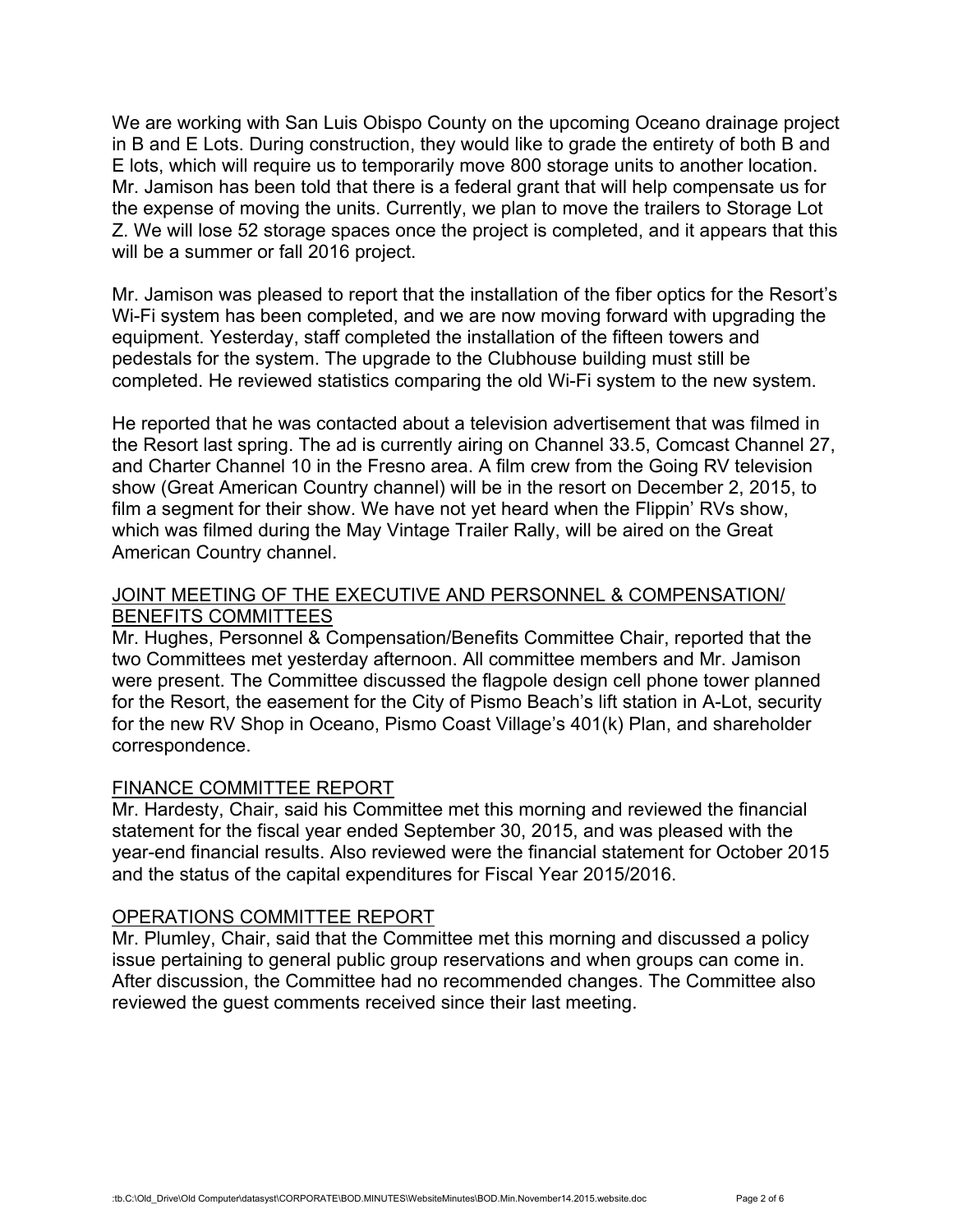# AUDIT COMMITTEE REPORT

Due to the absence of Mr. Enns, Committee Chair, Mr. Roberts gave the report. The Committee met yesterday, by conference call, with lead auditor Ryan Nielsen from our accounting firm, Brown Armstrong CPA, to discuss the results of their annual audit. Also present at that meeting were Mr. Jamison, Mr. Hardesty, and Accounting Manager Kitty Karstetter. Mr. Nielsen reported that they were pleased with the results of the audit and there were no significant exceptions found in the financial report. The Committee reviewed the draft of the audit results letter from Brown Armstrong, and also discussed possible agenda items for next year's Audit Committee.

# NOMINATING COMMITTEE REPORT

Mr. Hearne, Chair, said the Committee met yesterday. At the meeting, the Committee interviewed a prospective candidate for Board membership, and reviewed the list of active Board candidates. The Committee also discussed items that should be passed on to next year's Nominating Committee. The recommended slate of Board nominees for the 2016 annual meeting will be presented to the Board during Closed Session. In addition, the Committee will meet after today's Board meeting to conduct an interview with another candidate.

# ENVIRONMENTAL, HEALTH & SAFETY ADVISORY COMMITTEE REPORT

Mr. Buchaklian, Chair, reported that the Committee met yesterday. Charles Amian, Operations Manager, gave an update on accidents and injuries to guests and employees. Mr. Jamison attended the meeting for a discussion of possible items for future review by the Committee. The Committee decided that they would interview one employee at each of their meetings. They interviewed the Lead Clerk at the General Store, to see if she had concerns and suggestions. The List of Advisories was updated.

# SHAREHOLDERS' COMMENTS

A shareholder asked if there was an update on the proposed pedestrian bridge across Pismo Creek. Mr. Jamison reported that there is no new information, however, he has a meeting scheduled next week with the district superintendent from the Department of State Parks and Recreation to discuss the creek and other items. The shareholder also mentioned that he had heard that the Sky River property located on South Dolliver Street is for sale, and asked if the Company had an interest in purchasing that parcel. Mr. Jamison reported that it had not recently been discussed, but the last time the property was available, the price was very expensive.

A shareholder said that he appreciates the upgrade to the Wi-Fi system, commenting that the connection is the best he has ever had. He also said that he has had difficulty making reservations for the March 2016 Board meeting, which falls during Spring Break.

A shareholder complimented the Security Department's staff for their efforts to reduce possible thefts and for making the Resort safe.

A shareholder expressed his appreciation to Darrell, Reservations Supervisor, for giving him some helpful advice on making shareholder reservations on release dates.